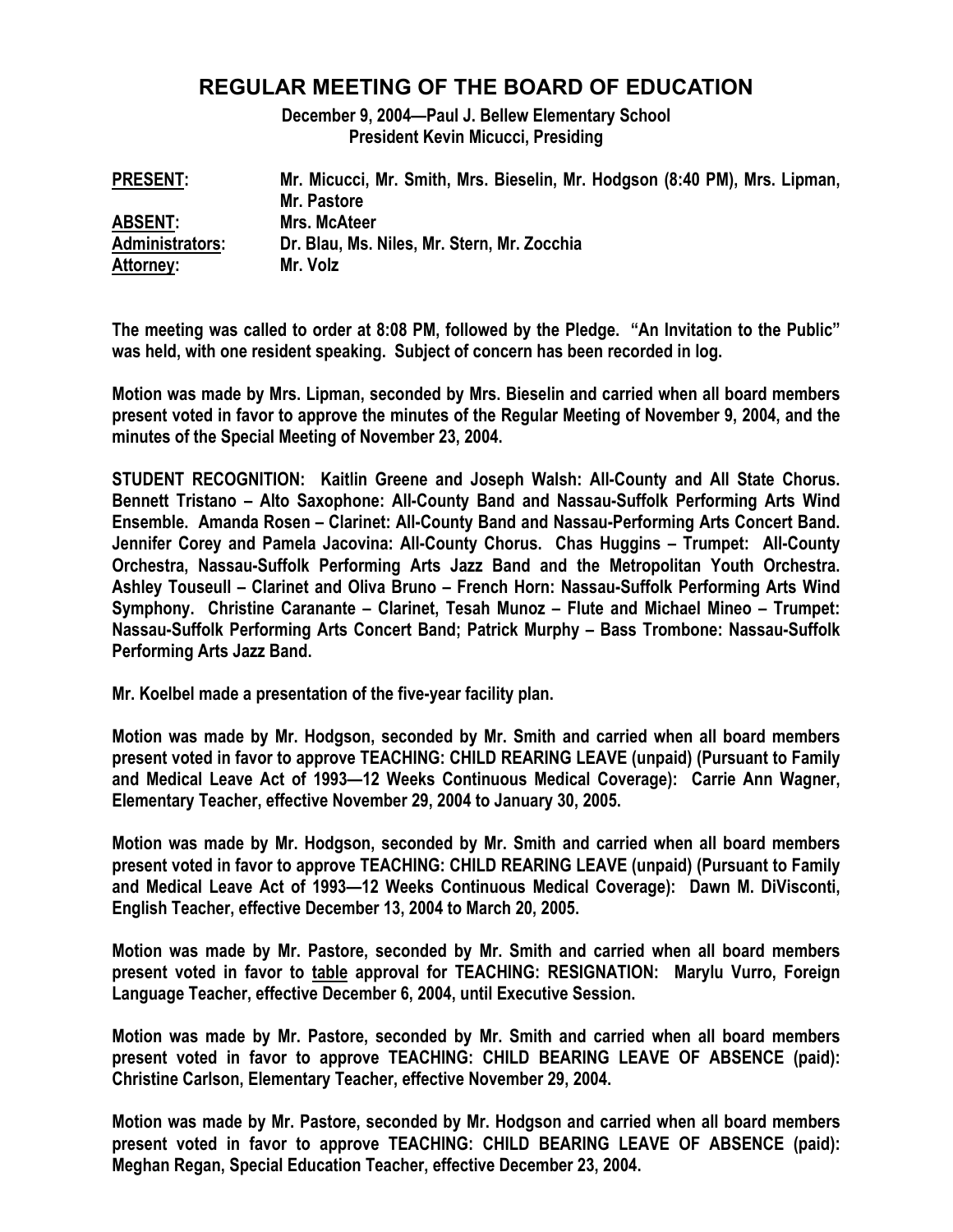## **Page 2 Regular Meeting December 9, 2004**

**Motion was made by Mr. Smith, seconded by Mrs. Bieselin and carried when all board members present voted in favor to approve CLASSIFIED CIVIL SERVICE: RETIREMENT: Irene Feola, PT Food Service Worker, effective December 23, 2004.** 

**Motion was made by Mr. Pastore, seconded by Mr. Smith and carried when all board members present voted in favor to approve CLASSIFIED CIVIL SERVICE: RESIGNATION: Mark Irish, Custodial Worker I, effective January 3, 2005.** 

**Motion was made by Mr. Smith, seconded by Mrs. Bieselin and carried when all board members present voted in favor to table approval of CLASSIFIED CIVIL SERVICE: RESIGNATION: Lisa Kerr, Purchasing Agent, effective January 2, 2005, until Executive Session.** 

**Motion was made by Mr. Smith, seconded by Mrs. Bieselin and carried when all board members present voted in favor to approve CLASSIFIED CIVIL SERVICE: PROBATIONARY APPOINTMENT: Veronica Tardugno, PT Food Service Worker, effective November 22, 2004, Step 1.** 

**Motion was made by Mr. Hodgson, seconded by Mr. Smith and carried when all board members present voted in favor to approve CLASSIFIED CIVIL SERVICE: TERMINATION: Thomas Rudolf, Custodial Worker I, effective October 5, 2004.** 

**Motion was made by Mr. Smith, seconded by Mrs. Lipman and carried when all board members present voted in favor to approve CLASSIFIED CIVIL SERVICE: SUBSTITUTE CUSTODIAN (\$8.30 /hr): Steven Loretta, effective November 22, 2004.** 

**Motion was made by Mrs. Bieselin, seconded by Mr. Smith and carried when all board members present voted in favor to approve CLASSIFIED CIVIL SERVICE: SUBSTITUTE TEACHER AIDE/TEACHER ASSISTANT (\$6.75/hr): Kristen Hahn, effective December 1, 2004.** 

**Motion was made by Mr. Hodgson, seconded by Mr. Smith and carried when all board members present voted in favor to approve OTHER: SUBSTITUTE TEACHERS (\$85 per diem): Carla Ellis, effective January 3, 2005** *student teacher***; Kristen Hahn, effective December 1, 2004; Heather Melillo, effective January 31, 2005** *student teacher***.** 

**Motion was made by Mr. Smith, seconded by Mrs. Lipman and carried when all board members present voted in favor to approve OTHER: LATE WINTER COACHES: Girls Basketball: Tom Cross, 7-8 Udall Coach; Nicole Perperis, 7-8 Beach Coach.** 

**Motion was made by Mr. Hodgson, seconded by Mr. Pastore and carried when all board members present voted in favor to approve OTHER: LATE WINTER COACHES: Wrestling: Tom Powers, 7-8 Udall Coach; James Wood, 7-8 Udall Assistant Coach; James Beuther, 7-8 Beach Coach; Tom Longobardi, 7-8 Beach Assistant Coach.** 

**Motion was made by Mrs. Lipman, seconded by Mrs. Bieselin and carried when all board members present voted in favor to approve OTHER: COMBINED MUSIC: Judith Hayes, Combined Elementary Orchestra; James Krais, Combined Elementary Band; Salvatore Fiore, Combined Elementary Chorus.**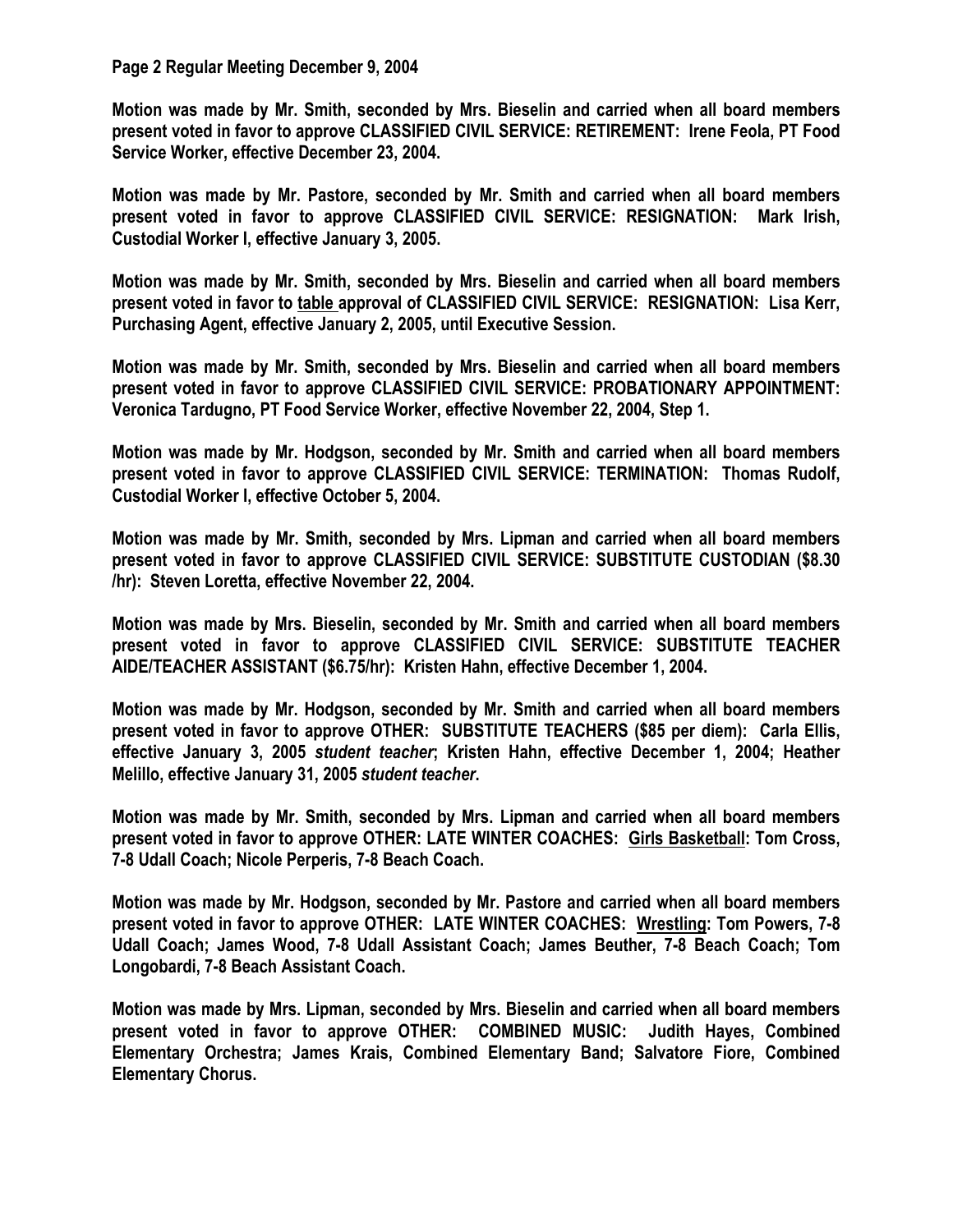## **Page 3 Regular Meeting December 9, 2004**

**Motion was made by Mr. Hodgson, seconded by Mr. Smith and carried when all board members present voted in favor to approve OTHER: 4410 EVALUATION CENTER: Psychologists: Christopher Kaigh, Christina Labbate, Brett Liquori, Debra Magee, Robert Matuozzi, Teresa Rehberg, Melissa Torres-Gallegos, Rebecca Silva. Speech/Language Teachers: Rochelle Blumling, Erin Doherty, Jeanne Dowling, Diane Horton-McGinley, Nancy Piccirilli, Cindy Ann Reiter, Beth Schmitz, Amy Schroeder. Educational Evaluator: Diane Hartill.** 

**The Finance Committee met on 12/6, as reported on by Mr. Smith. The committee accepted the warrants as presented by the District's internal auditor. Copies of warrants are on file in the District Office.** 

**The Policy Committee did not meet. A Second Reading was held tonight for Policy 1511 Agenda Format (revision), Policy 5622 Capitalization of Assets (new), Policy 6551 Family & Medical Leave Act (revision), Policy 7224 Community Service (revision), Policy 7316 Civility (new), and Policy 7317 Bully Prevention (new). Motion was made by Mr. Pastore, seconded by Mr. Hodgson and carried when all board members present voted in favor to adopt these policies.** 

**The Buildings and Grounds Committee met on 12/6, as reported on by Mr. Hodgson. Mrs. Lipman reviewed Committee on Special Education/Preschool Special Education recommendations, re: classification/placement/I.E.P. modifications of students as delineated: CSE ID#: 4117, 5298, 2890, 4561, 2387, 2753, 5471, 4573, 5703, 5905, 3214, 3934, 4293, 4337, 5447, 2601, 2204, 2665, 3645, 5861, 5898, 3430, 5626, 5848, 5438, 5504, 5879, 5234, 5688, 5904, 5414, 2837, 3071, 3187, 5867, 5867, 5860, 4159, 5392, 5874, 3668, 3702, 4603.** 

**Mrs. Bieselin reported on Health and Wellness committee meeting of 11/23.** 

**The Treasurer's Reports for September and October were presented.** 

**Motion was made by Mr. Smith, seconded by Mr. Pastore and carried when all board members present voted in favor to approve budget transfers, as recommended by the Finance Committee.** 

**Motion was made by Mrs. Lipman, seconded by Mr. Smith and carried when all board members present voted in favor to approve Robotics donation, with thanks, from Citistreet (\$500.00).** 

**Motion was made by Mr. Smith, seconded by Mrs. Bieselin and carried when all board members present voted in favor to approve the following health service contracts with West Islip UFSD: Babylon School District (Babylon Christian School) 1 student @ \$479.08 = \$479.08; Deer Park School District (St. Cyril & Methodius) 6 students @ \$541.25 = \$3,247.50.** 

**PRESIDENT'S REPORT: Mr. Micucci spoke of budgetary concerns regarding New York City school funding; how legislature wants to give more state aid to city schools; political action committee formed to deal with legislature to fight for continued equity in state aid. Also, on behalf of the Board and Administration, wishes everyone Happy Holidays.** 

**Motion was made by Mr. Hodgson, seconded by Mr. Smith and carried when all board members present voted in favor to approve 2005-06 Student/Teacher Calendar.**